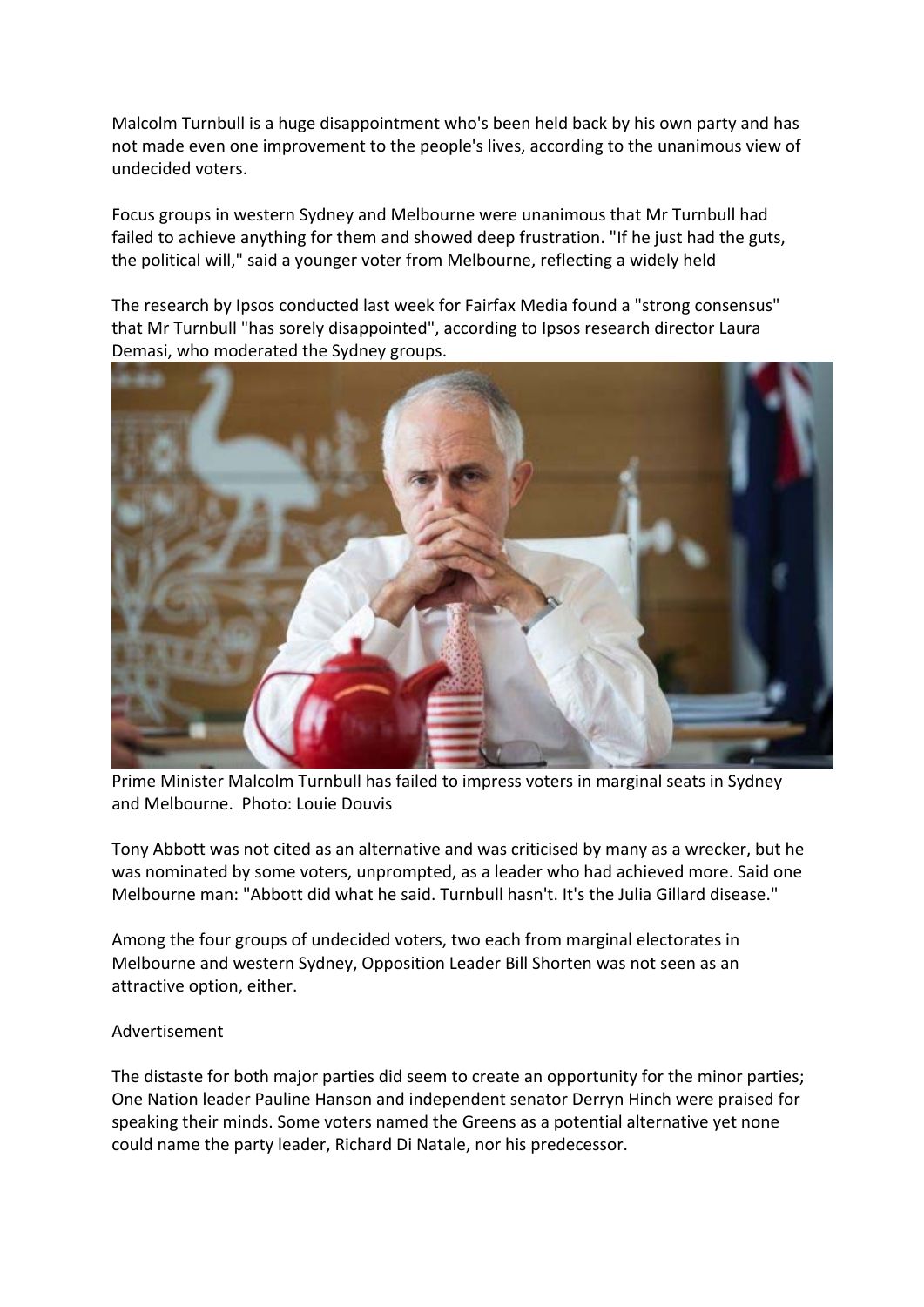Same-sex marriage was not a top priority among most in the groups, but it did emerge as a current example of the Prime Minister's perceived inaction.



"Abbott did what he said." Former prime minister Tony Abbott was not considered an alternative to Malcolm Turnbull, but was said to have achieved more in office. Photo: Andrew Meares

"Do something, like same-sex marriage," said a younger Melbourne participant. Regardless of individual voters' views on the issue, she said, it was important that Mr Turnbull "just do something".

A woman in the group of older voters in western Sydney said: "John Howard was able to change the Marriage Act it in an afternoon," when he defined marriage as an act between a man and a woman. "Why is it taking us 15 years to change one word?"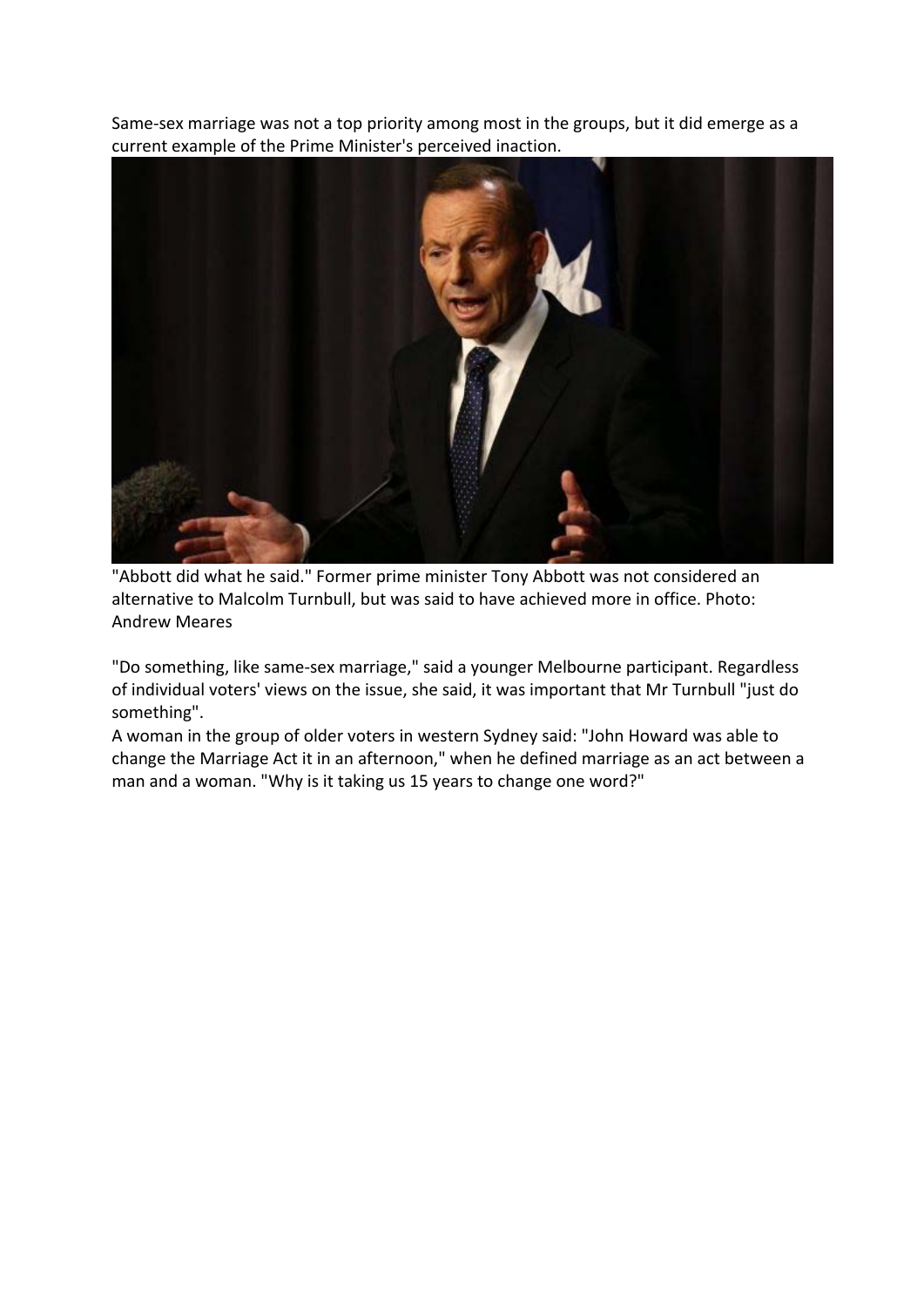

Bill Shorten was not widely considered a strong alternative Prime Minister to Malcolm Turnbull. Photo: Peter Eve

When asked to name anything that Mr Turnbull had accomplished in nearly two years as Prime Minister, people in the groups were unable to name anything that affected their lives. They were able to nominate only a single decision - a rearrangement of government agencies for the pending creation of the Home Affairs department.



Third option: Distaste for the two major parties, Liberal and Labor, seemed to be creating an opportunity for the minor parties, such as Pauline Hanson's (pictured) One Nation. Photo: Andrew Meares